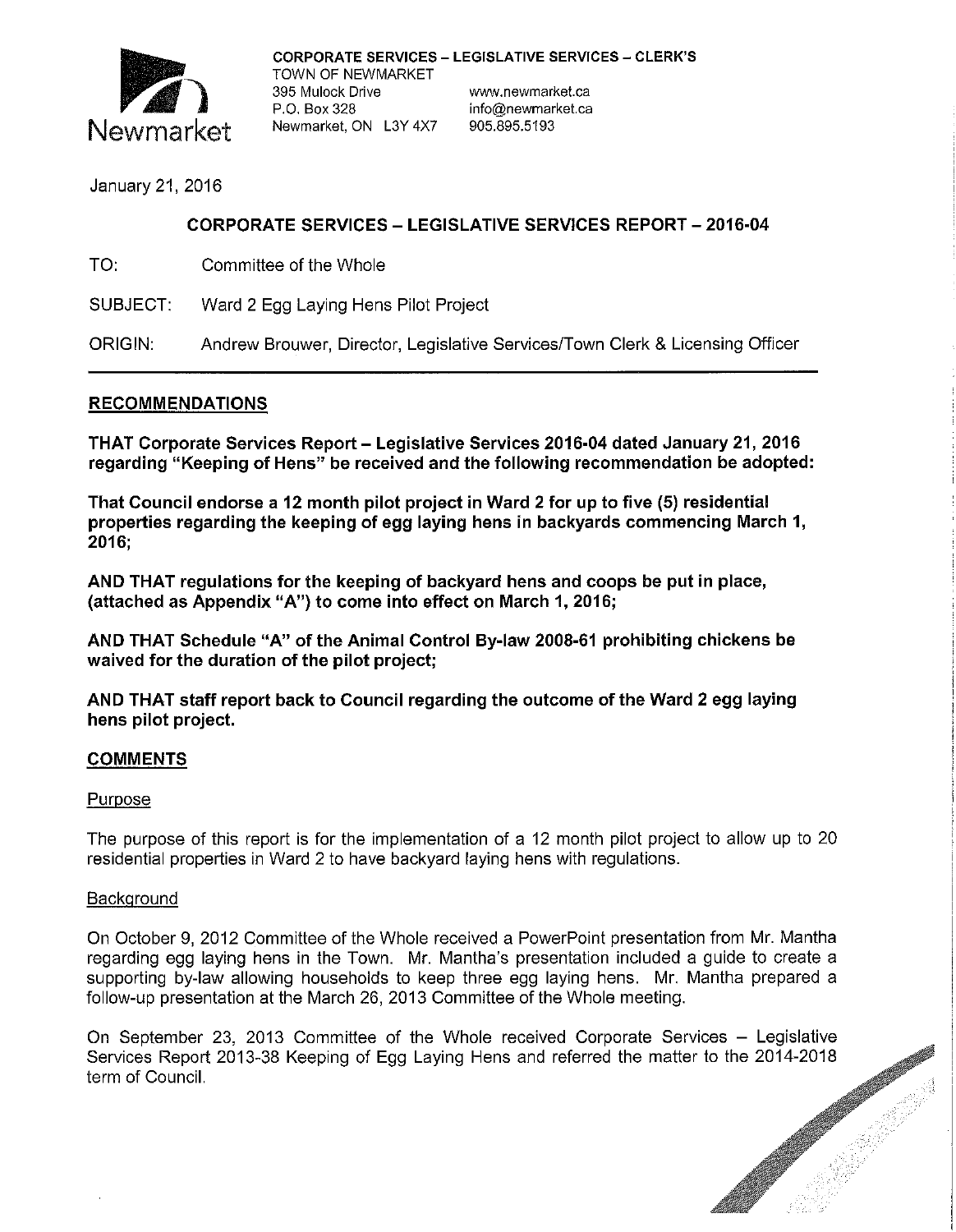On June 15, 2015 Committee of the Whole received Mr. Marc Mantha's deputation regarding implementation of a pilot project in Ward 2 to allow egg laying hens. Council directed staff to bring back a report on the implementation of a 12 month pilot project in Ward 2 for up to 20 residential properties. Following a review of staff resources and as a result of the public consultation, it is recommended that the pilot project be limited to five (5) residential properties.

The Town's Animal Control By-law (By-law 2008-61) prohibits the keeping of some types of birds either on a temporary or permanent basis, including pheasants, grouse, guinea fowls, turkeys, chickens, and pea fouls.

A number of municipalities in Ontario have recently considered allowing a small number of egg laying hens in residential areas. The municipalities of Hamilton, St. Catharines, Toronto and Waterloo decided against permitting residents to keep egg laying hens in residential areas. Other Canadian municipalities including Brampton, Guelph, Kingston, Nelson, BC, Niagara Falls, Quinte-West, ON, Saanich, BC, Surrey, BC, Vancouver, BC and Victoria, BC decided to allow egg laying hens in residential areas. Attached as Appendix "B" is the staff report 2013-38 which provides further background information.

Staff have developed regulations based on the experiences of other municipalities. These regulations will be evaluated at the conclusion of the pilot project.

## **BUSINESS PLAN AND STRATEGIC PLAN LINKAGES**

This report relates to the Well-equipped and Managed link of the Town's Community Vision implementing policy and processes that reflect sound and accountable governance.

## **CONSULTATION**

On October 28, 2015 a public information centre was held to provide an overview of the draft regulations regarding the keeping of backyard hens. There were 11 residents in attendance, including 3 from Ward 1, 3 from Ward 2, 3 from Ward 3 and 2 from Ward 5. Attached as Appendix "C" is written submissions provided to the Town from various residents.

Staff have consulted with various municipalities, York Region Community and Health Services Public Health Branch, the York Region Food Network and the Town's Environment Advisory Committee. Staff also referred to the materials provided by Mr. Mantha in his deputations to Committee of the Whole. It should be noted that the  $2010 - 2014$  term Environmental Advisory Committee did not take a position on the matter.

#### **HUMAN RESOURCE CONSIDERATIONS**

Staff estimate the following activities required to support a pilot project.

- Preparation of application materials, education and website content: 14 hours
- Review of completed application materials (per applicant): up to 1 hour
- Inspection required to confirm setback, coop and run regulations (per applicant): up to 30  $\blacksquare$ minutes
- Compliance inspection for approval, following installation: up to 30 minutes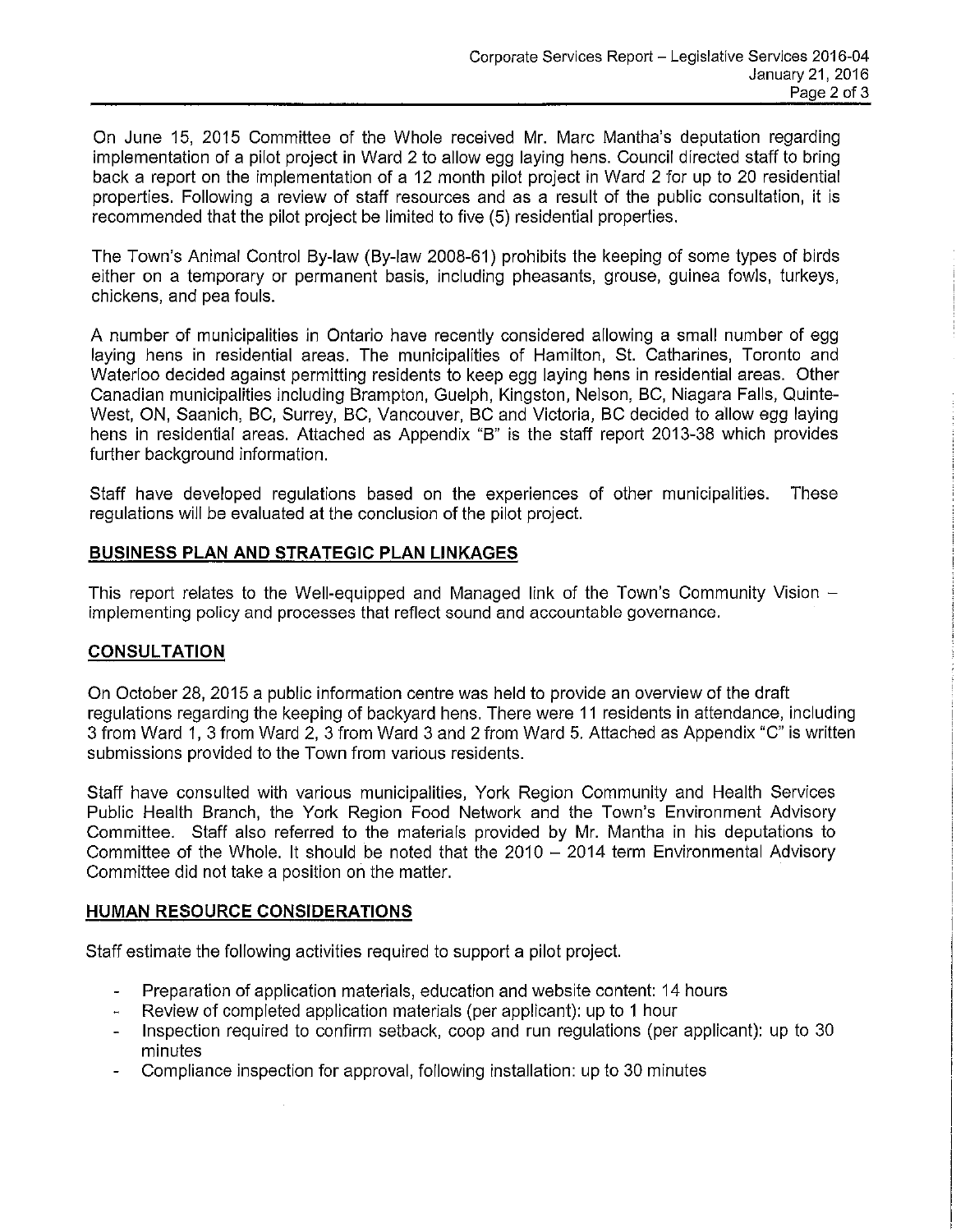It is unknown how many calls/complaints will result following the installation of the coop and run. Given that all abutting neighbours are required to give their permission to allow backyard hens, the potential for enforcement complaints/concerns may be less.

The short term nature of the pilot project will allow staff to access the human resources input of potentially expanding the pilot Town wide.

#### **BUDGET IMPACT**

The pilot project costs, including education and enforcement will be accommodated with the 2016 budget and existing staff levels.

## **CONTACT**

For more information on this report, contact Florence DiPassio, Licensing Officer, 905-953-5300, extension 2206 or via email at fdipassio@newmarket.ca.

 $\frac{Q}{P}$ 

Florence DiPassio, Licensing Officer

 $\mathbb{R}$ 

Andrew Brouwer, Director, Legislative Services/ Town Clerk

Anita Moore, Commissioner of Corporate Services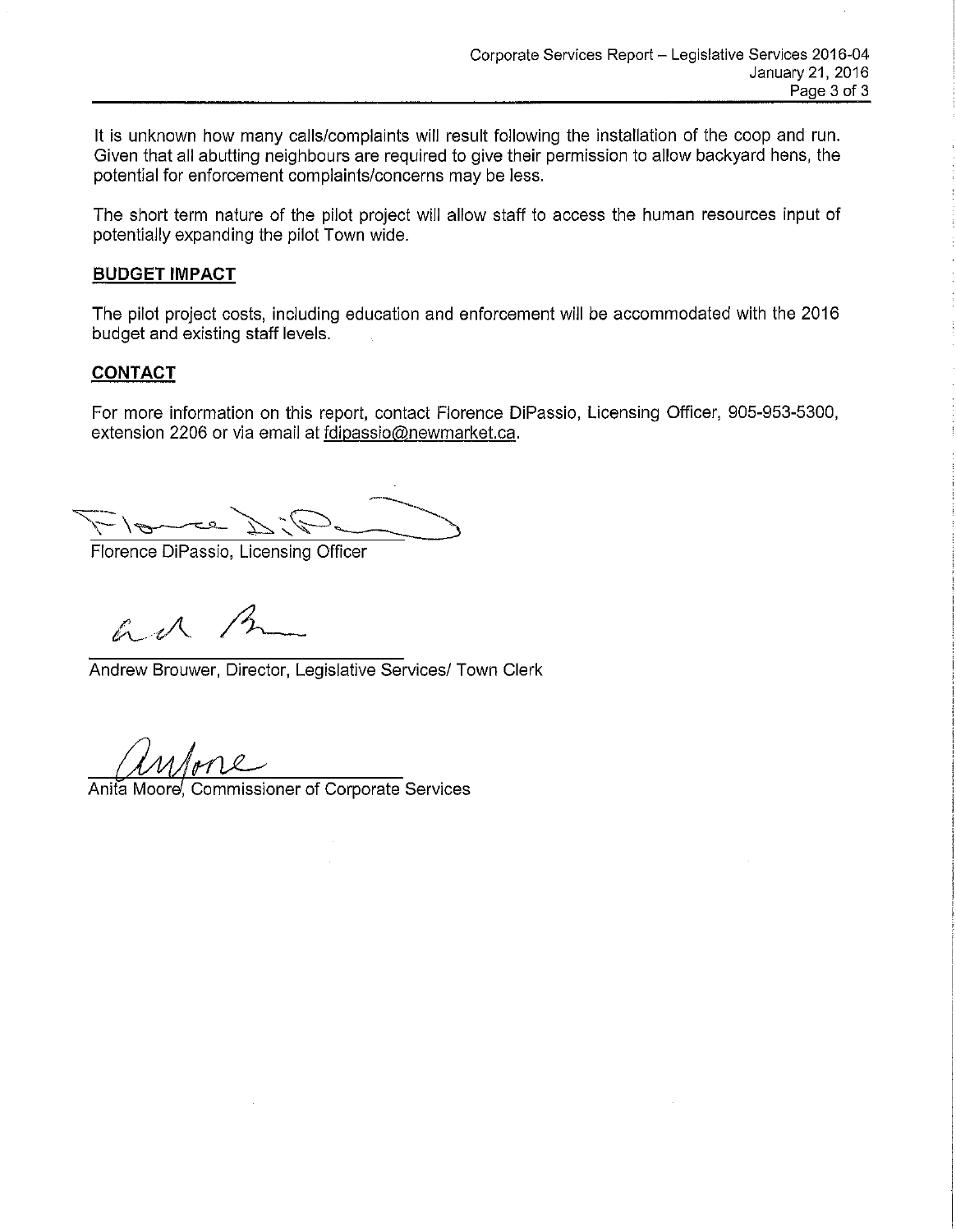# Appendix "A"

# Regulations for the keeping of backyard hens and coops

Application must be submitted to the Town for approval with required documentation.

A limit of 5 residential properties.

A maximum of 3 hens per lot is permitted on any residential property (excludes Multi Residential).

All hens must be at least 4 months old.

The keeping of roosters is prohibited.

A Tenant must obtain permission from the property owner to keep hens on the owner's property.

Permission from all abutting property owners.

The owner of the hens must reside on the property where the hens are kept.

Hens must be kept in their coops from 9:00 p.m. to 6:00 a.m.

A minimum enclosure size of 10 square feet per hen.

Hens must be kept in an enclosed hen run when not in their coop.

Hen coops and runs shall be a distance of 1.2m from the rear lot line and 1.2m from any side lot line of the dwelling lot on which the hen coop is located.

Hen coops and hen runs shall be a minimum distance of 3m from all windows and doors of dwellings that are located on an abutting property.

Hen coops shall be less than 2.4m in height.

A minimum enclosure of 10 square feet per hen.

Hen coops are not permitted in any front yard.

Hen coops and hen runs shall be maintained in a clean condition and the coop shall be kept free of obnoxious odours, substances and vermin.

Home slaughter of hens is prohibited and any deceased hens shall be disposed of at a livestock disposal facility or through the services of a veterinarian.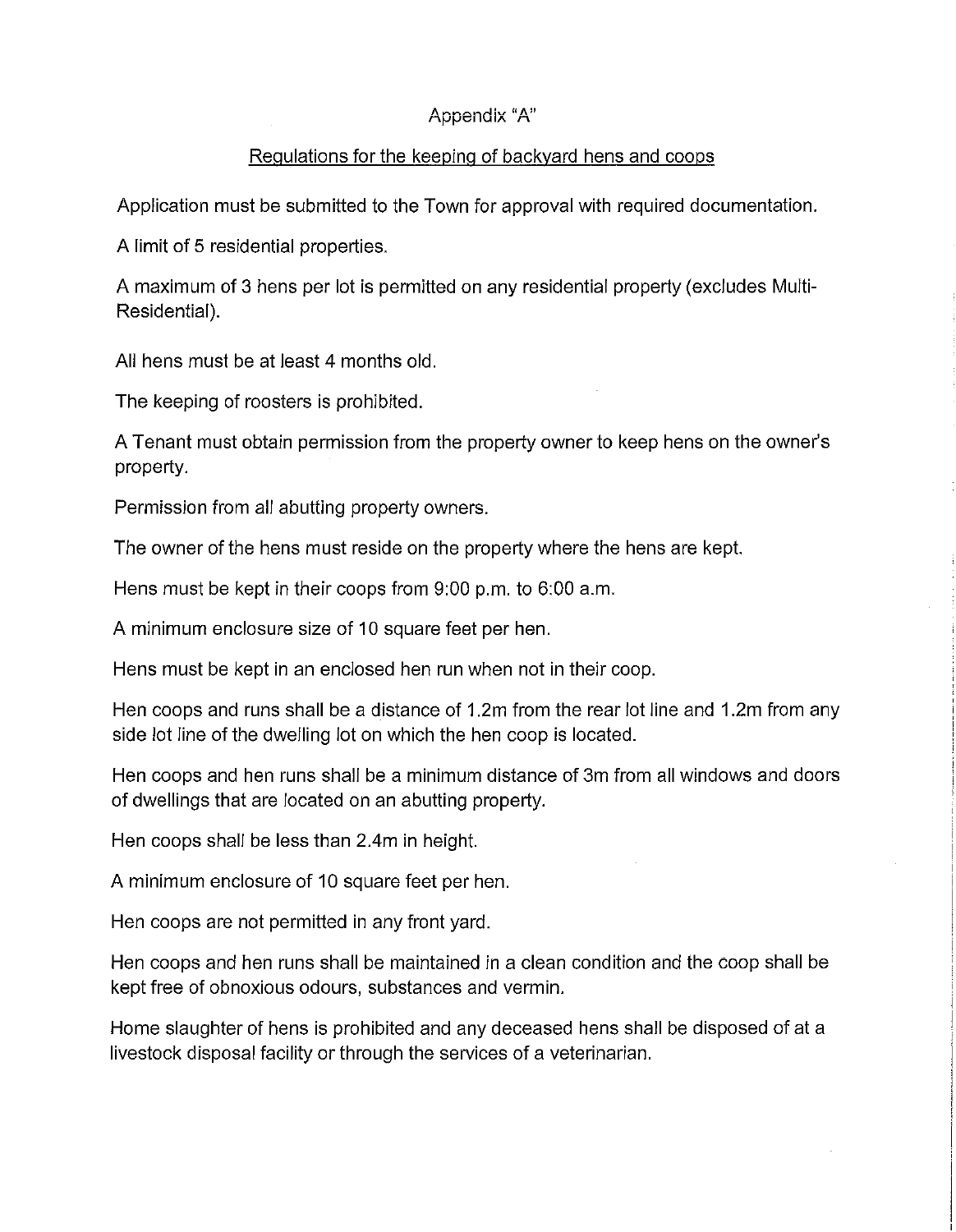

CORPORATE SERVICES – LEGISLATIVE SERVICES – CLERK'S<br>TOWN OF NEWMARKET

CORPORATE SERVICES – LEGISLATIVE SERVITOWN OF NEWMARKET<br>
395 Mulock Drive www.newmarket.ca<br>
P.O. Box 328 info@newmarket.ca<br>
Newmarket.ON 13Y 4X7 905.895.5193 P.O. Box 328 info@newmarket.ca<br>Newmarket. ON L3Y 4X7 905.895.5193

## September 11, 2013

## CORPORATE SERVICES - LEGISLATIVE SERVICES REPORT- 2013-38

TO: Committee of the Whole

SUBJECT: Keeping of Egg Laying Hens

ORIGIN: Andrew Brouwer, Director, Legislative Services/Town Clerk & Licensing Officer

#### RECOMMENDATIONS

THAT Corporate Services Report - Legislative Services 2013-38 dated September 11, 2013 regarding "Keeping of Hens" be received and that Council adopt either Option A or Bas outlined in the report:

#### Option A

1. That the Town of Newmarket continue to prohibit the keeping of chickens (including egg laying hens) as provided for in the Animal Control By-law (By-Jaw 2008-61).

#### Option B

2. That staff be directed to prepare the appropriate best practice regulations to allow for and regulate the keeping of egg laying hens in the Town of Newmarket for a trial period of one (1) year, following input by the public for consideration at a future Committee of the Whole meeting.

## COMMENTS

#### Purpose

The purpose of this report is to provide background information about the keeping of chickens (including hens) and to seek direction with respect to the regulating hens in the Town of Newmarket.

#### Background

On October 9, 2012 Committee of the Whole received a PowerPoint presentation from Mr. Marc Mantha regarding egg laying hens in the Town (see Appendix A). Mr. Mantha's presentation included a guide to create a supporting by-law allowing households to keep three egg laying hens. Mr. Mantha prepared a follow-up presentation at the March 26, 2013 Committee of the Whole meeting (see Appendix B).

The Town's Animal Control By-law (By-law 2008-61) prohibits the keeping of some types of birds chickens, and pea fouls.

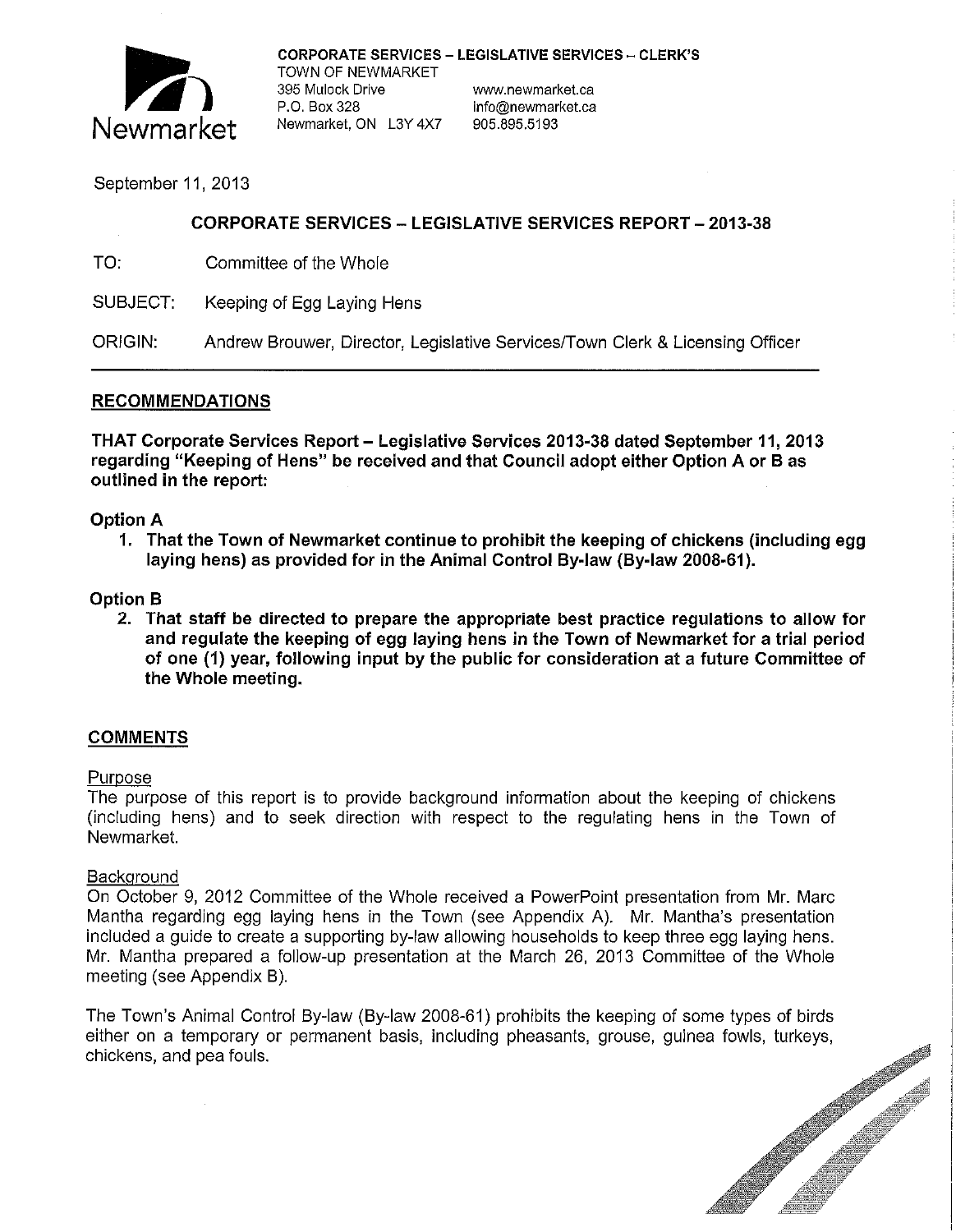A number of municipalities in Ontario have recently considered allowing a small number of egg laying hens in residential areas. The municipalities of Hamilton, St. Catharines, Toronto and Waterloo decided against permitting residents to keep egg laying hens in residential areas. Other Canadian municipalities including Brampton, Guelph, Kingston, Nelson, BC, Niagara Falls, Quinte-West, ON, Saanich, BC, Surrey, BC, Vancouver, BC and Victoria, BC decided to allow egg laying hens in residential areas.

As requested by Council, staff have undertaken background research, including information gathered from other municipalities, literature prepared by public health authorities and information provided by Mr. Mantha in his deputations. Staff also consulted with the Environmental Advisory Committee, which did not take a position on the issue.

Although not exhaustive, the following sections highlight key considerations related to the keeping of hens in residential areas.

Potential Benefits

- Access to fresh eggs;
- Control of hen diet and upkeep;
- Provides for an alternative to farm produced eggs;
- Supports a local food diet. The Town has received correspondence from the York Region Food Network indicating support for allowing/regulating egg laying hens;
- Reduced carbon emissions associated with transporting eggs and hens;
- Possible reduction of municipal solid waste through consumption of table scraps and other organic waste by hens; and
- Companionship.

## Potential Concerns

- Public health;
- Nuisance, including odour, pests and noise; and,
- Animal welfare.

#### Public Health

Research suggests that public health concerns associated with backyard chickens are similar to those resulting from the keeping of domestic animals such as dogs and cats. Proper hygiene including hand washing, maintaining and regularly cleaning chicken coops have shown to significantly mitigate the risk of transmitting and acquiring diseases commonly found in chickens.

Chicken-keeping public health concerns often result from:

- Improper disposal of dead birds (especially if a bird has a contagious disease);
- Improper management of bird feces, litter disposal and general backyard operations; and,
- Improper food safety including egg handling or home slaughtering techniques.

Common bacteria present with improper chicken and egg handling, care and disposal include salmonella, campylobacter, yersinia and listeria. The risk of infections from exposure to these bacteria, particularly salmonella, is especially high for young children, the elderly, pregnant women and people with weakened immune systems. Chickens can be infected through contact with livestock, waterfowl and wild/domestic animals and may not show symptoms of disease.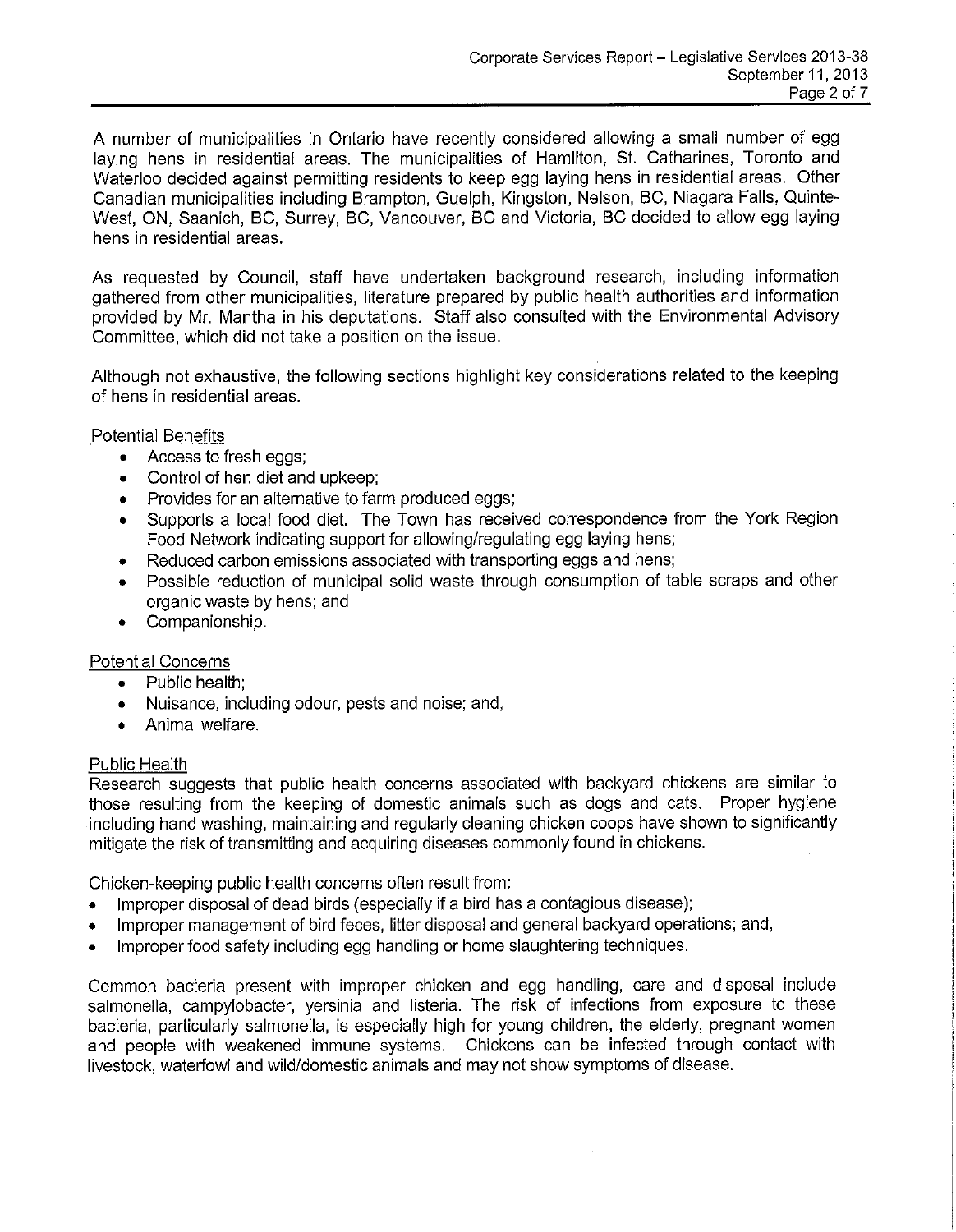Risk of pathogen transmission is present, but can be mitigated with proper housing and hygiene when handling chickens and eggs. According to research, the risk of avian influenza development is not appreciably increased by backyard hens.

Some protocols recommended by B.C. Interior Health's Public Health sectors include:

- Mandatory chicken enclosures and construction standards;
- Limiting the number of birds per household;
- Prohibiting the mix of commercial poultry and egg laying hens;
- Establishing minimum feed control practices and enclosure cleaning practices;
- Outlining safe disposal of waste (feed, feces and chicken carcasses);
- Limiting egg distribution to personal use;
- Prohibiting home-based slaughter of chickens; and,
- Prohibiting sale of chicken meat.

The Ontario Ministry of Agriculture and Food and the Canadian Food Inspection Agency have prepared recommendations related to preventing and detecting disease in chickens kept in residential areas:

- **1.**  Prevent contact with wild birds and other animals;
- 2. Eliminating the risk of disease spread by routinely cleaning coops, gardening tools, and water and feed containers;
- 3. Contacting a veterinarian or a local office of the Canadian Food Inspection Agency where illness is suspected;
- 4. Limit exposure to visitors; and,
- 5. New chickens should be physically segregated and monitored for at least thirty days before being introduced to other chickens.

## **Nuisances**

#### Noise

Residents have raised concerns that chickens introduced into residential areas may create noise nuisances. Research indicated that **it** is unlikely that hens (female chickens) will become a significant nuisance as noise is relatively quiet and sporadic. Egg laying hens produce a variety of vocalizations, none of which are very loud. In an investigation conducted by staff from the City of Pleasanton, California noise readings of a "squawking" hen registered at 63 decibels at two feet away and would not register at nine feet away. The average human conversation registers at about 60 decibels, and a barking dog can be as loud as 100 decibels. A crowing rooster (male chicken) can reach decibel levels of 85-90, and for this reason some municipalities prohibit the keeping of roosters.

Guidelines that provide setbacks and other measures to ensure sufficient separation between hen enclosures and neighbouring properties may also assist to mitigate the risk of creating a noise nuisance.

#### **Odour**

Unpleasant odours from accumulation of manure and/or food scraps can result if chicken enclosures are infrequently cleaned and food is left in pens. While chickens produce only a few tablespoons of manure per day, accumulations of manure can produce ammonia, which is both harmful for chickens and unpleasant for others.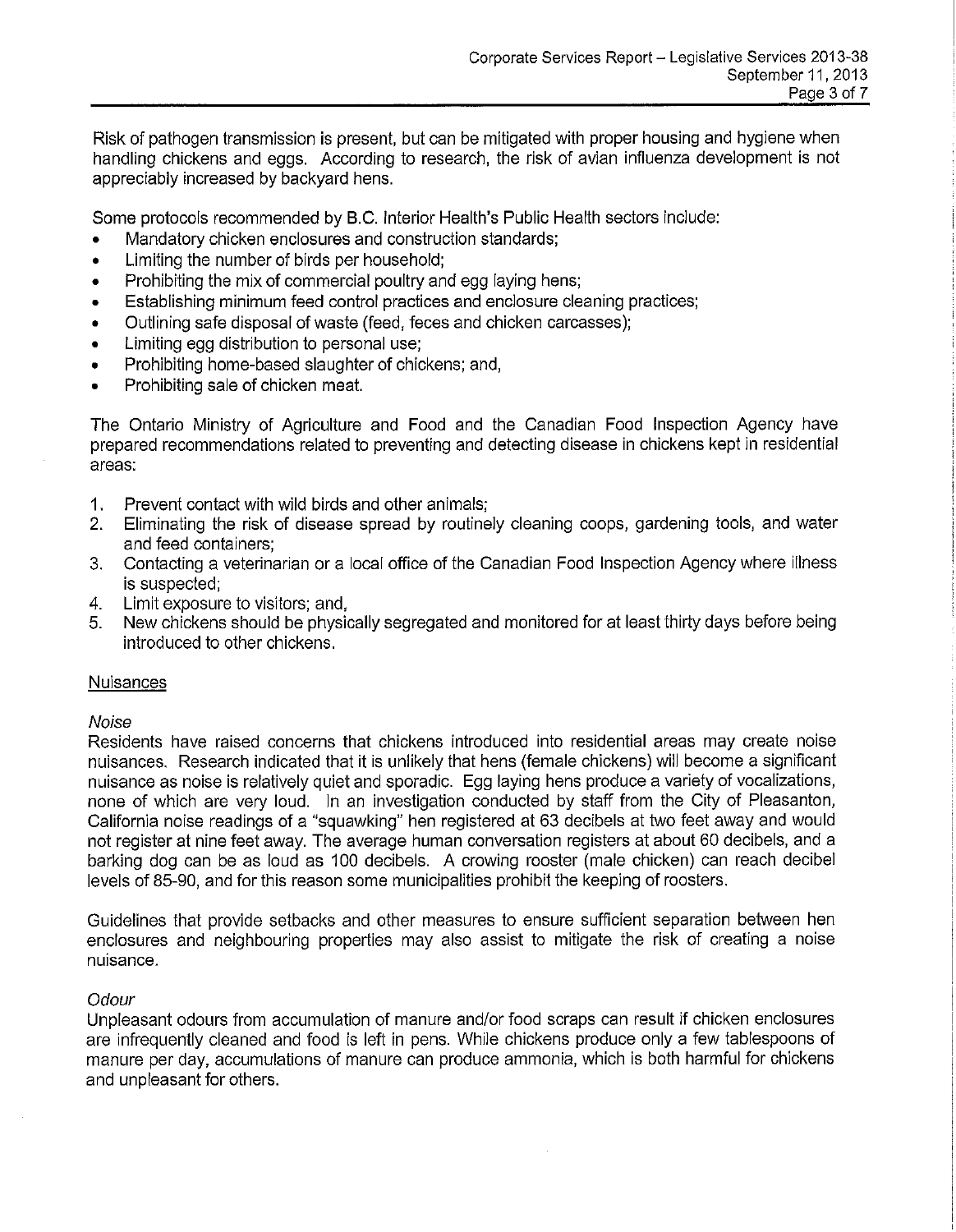It is recommended that manure and scraps be removed at least weekly, and preferably daily. Requiring enclosures to be maintained in sanitary condition and free from offensive smells should diminish the possibility that odour will become a nuisance.

#### Pests

Hen enclosures can attract unwanted animals, including rodents seeking food scraps, and larger animals, such as raccoons, foxes, skunks, and coyotes, seeking eggs or a chicken for consumption.

The risk of attracting pests can be addressed by taking necessary precautions.

- Rodents are not attracted to chickens; they are attracted to chicken feed and other food scraps. Ensuring that all chicken feed is stored in a closed container inaccessible to other animals is an effective means to address the potential problem of rodents.
- Hen enclosures should be constructed to prevent access to the enclosure by any other bird or animal. Owners should be required to keep hens, as well as their food and water, in the coop between sunset and sunrise, and that the coop remains locked during that time.

#### Animal Welfare

Hens need shelter, food, water, adequate space, environmental conditions conducive to good health and the opportunity to socialize and engage in fundamental behaviours. There are several animal welfare concerns that can be addressed through appropriate guidelines for care.

#### Housing requirements

- City of Vancouver recommended a minimum space requirement of  $0.37m^2$  (4ft<sup>2</sup>) of coops space and  $0.92<sup>2</sup>$  (10 ft<sup>2</sup>) of outdoor enclosure in order to provide adequate space for hens; and,
- A nest box, to provide for the need for seclusion during egg-laying, and one (greater than 15cm<sup>2</sup>) perch per bird, to allow for hens to engage in roosting.

## Euthanasia

- Urban backyard hens typically live up to 4 of 5 years;
- The municipalities of St. John, NB and Vancouver, BC both provide restrictions for euthanizing backyard hens. At the end of their lives, hens may be euthanized by a veterinarian, or taken to a farm or abattoir for slaughtering;
- The City of Niagara Falls, ON specifies that chicken carcasses must be disposed of within 24 hours; and
- Slaughtering or attempts at euthanasia by those who keep hens should be prohibited as slaughtering by untrained individuals can result in unnecessary suffering.

## Abandonment

- Inexperienced hen owners may not anticipate the large responsibility that may be involved in raising hens. Concerns have been raised that this may result in an influx of abandoned hens at animal shelters; and,
- A restriction on hens younger than four months is intended to reduce the impulse purchasing of chicks and subsequent abandoning of "no-longer-cute" hens.

Many municipalities permitting egg laying hens have only done so within recent years, so staff were nable to identify a documented history of abandoned hens at animal shelters. Currently, the Town's u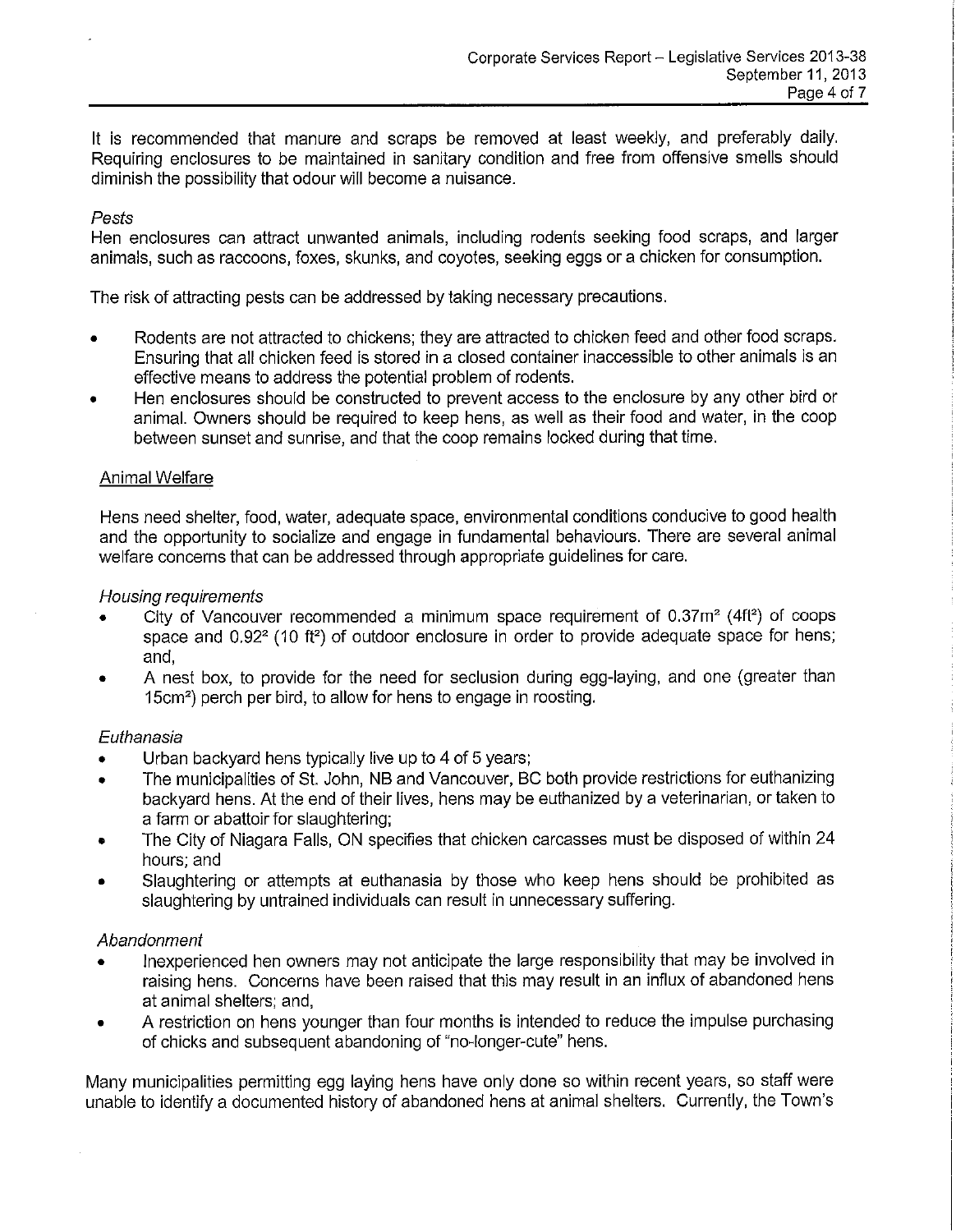contract with the Town of Georgina for animal shelter services does not include provisions addressing abandoned chickens; however, the shelter indicated that it does not have the facilities to provide for upkeep of abandoned chickens. The Town of Georgina animal shelter would be required to contract care of abandoned chickens to a third party (likely a local farm or other facility). Costs for such upkeep would be charged to the Town of Newmarket. The Town of Georgina was unable to determine a cost for contracted services associated with abandoned chickens at the present time.

#### Town of Newmarket Enforcement History

Over the past year, the Town's Customer Service Center received four complaints regarding backyard chickens at four separate addresses. Complaints were investigated and Orders were issued to remove the chickens in accordance with the Animal Control By-law. Compliance was achieved with all four Orders issued.

Complaint history reveals that concerns raised by complainants related to the presence of chickens generally, as well as odour.

#### Regulatory Options

Staff propose that the Town has two practical options for the regulation of egg laying hens:

#### Option *A:* Prohibit Chickens (Hens and Roosters)

Option A provides that the Town continue to prohibit chickens (both hens and roosters) in the Town of Newmarket. No changes are required to the Animal Control By-law (By-law 2008-61 ).

## Option B: Regulate Egg Laying Hens

Option B provides that egg laying hens (female, egg bearing chickens) would be permitted and regulated in the Town of Newmarket through By-law 2008-61 and/or a separate regulatory by-law. Male chickens (roosters) and the remaining species of birds currently prohibited through By-law 2008 61 would continue to be prohibited.

Staff will be required to develop regulations which provide for best-practice standards for the keeping of egg laying hens, including the number of hens permitted to be kept, care and control standards for hens and their eggs over their lifetime and enclosure construction and placement standards among other things.

Some municipalities have created a registry system whereby owners of egg laying hens register their property as having egg laying hens annually or bi-annually. Staff do not recommend this model given the additional administrative burden associated with managing a registry.

Should Council wish to proceed with Option B, staff recommend that public consultation be undertaken to seek input on applicable regulations prior to consideration at a future Committee of the Whole meeting. A consultation plan has not been developed, but could take the form of online input, a public information meeting and input from the public at the Farmer's Market. Staff would be required to further examine impacts related to the Town's contract with the Town of Georgina animal shelter.

It is also recommended that should Council wish to allow for and regulate egg laying hens, it do so on a trial basis of one year, to allow for staff to evaluate the effectiveness of the regulations and enforcement model. Following the passage of the regulations, outreach and education would be required to inform the public about the Town's standards established for egg laying hens.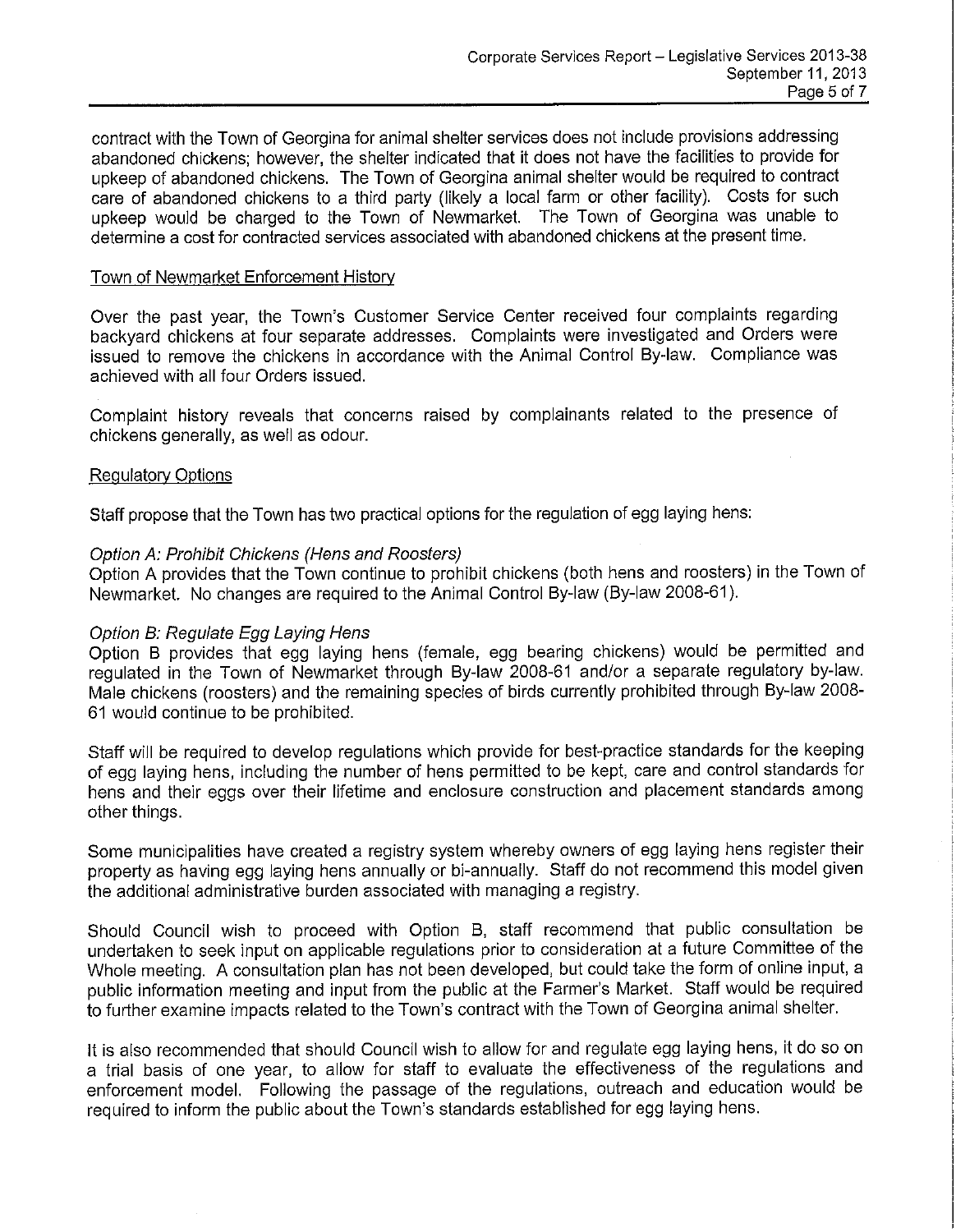### **BUSINESS PLAN AND STRATEGIC PLAN LINKAGES**

This report relates to the Well-equipped and Managed link of the Town's Community Vision implementing policy and processes that reflect sound and accountable governance.

### **CONSULTATION**

Staff have consulted with York Region Community and Health Services Public Health Branch, the York Region Food Network and the Town's Environment Advisory Committee. Staff have also referred to the materials provided by Mr. Mantha in his deputations to Committee of the Whole.

#### **HUMAN RESOURCE CONSIDERATIONS**

It is unknown how the introduction of new regulations related to egg laying hens will impact on enforcement-specific activity as this may depend on the number of residents who currently or plan to keep egg laying hens. Any new regulatory by-law would require additional staff time above and beyond existing priorities, which have recently included an enhanced focus on accessory dwelling unit enforcement and a comprehensive review of the Town's sign by-law. A year long trial period would assist to assess the effectiveness of a regulatory by-law and evaluate the impact on enforcement resources.

Existing staff resources would be required to provide initial and then periodic outreach and education related to the regulations, which could be undertaken in partnership with community organizations and ratepayer groups.

#### **BUDGET IMPACT**

Staff will be required to further review and advise Council on any budget impacts related to the Town's current contract with the Town of Georgina animal shelter to address the potential of abandoned hens, which is anticipated to be the most substantive budget impact. Outreach and education required as part of the implementation of the regulations has not been currently accounted for in the 2014 Budget, and would require further review, although such costs are expected to be nominal.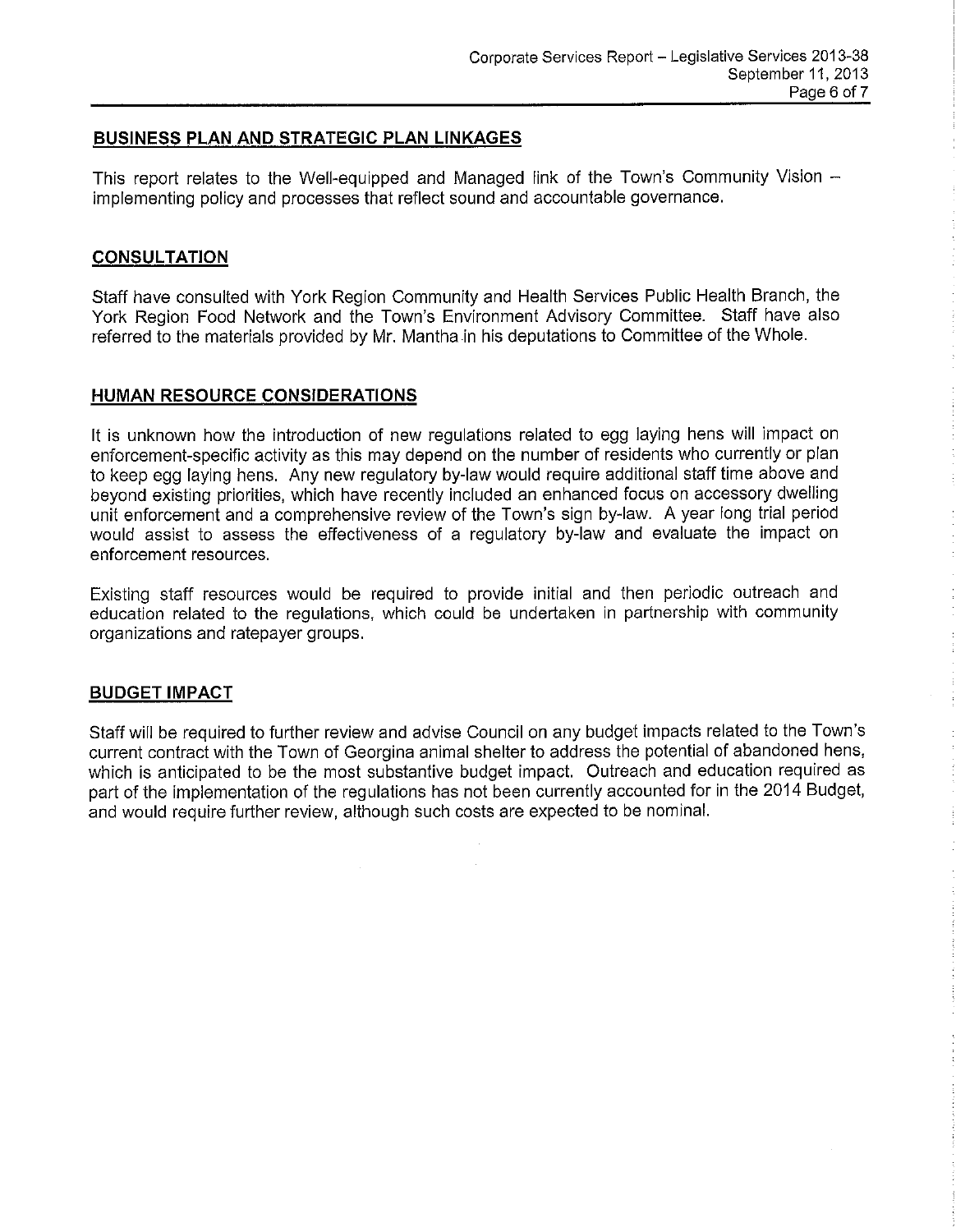# **CONTACT**

For more information on this report, contact Florence DiPassio, Licensing Officer, 905-953-5300, extension 2206 or via email at fdipassio@newmarket.ca.

Florence DiPassio, Licensing Officer

Andrew Brouwer, Director, Legislative Services/ Town Clerk

Anita Moore, Commissioner of Corporate Services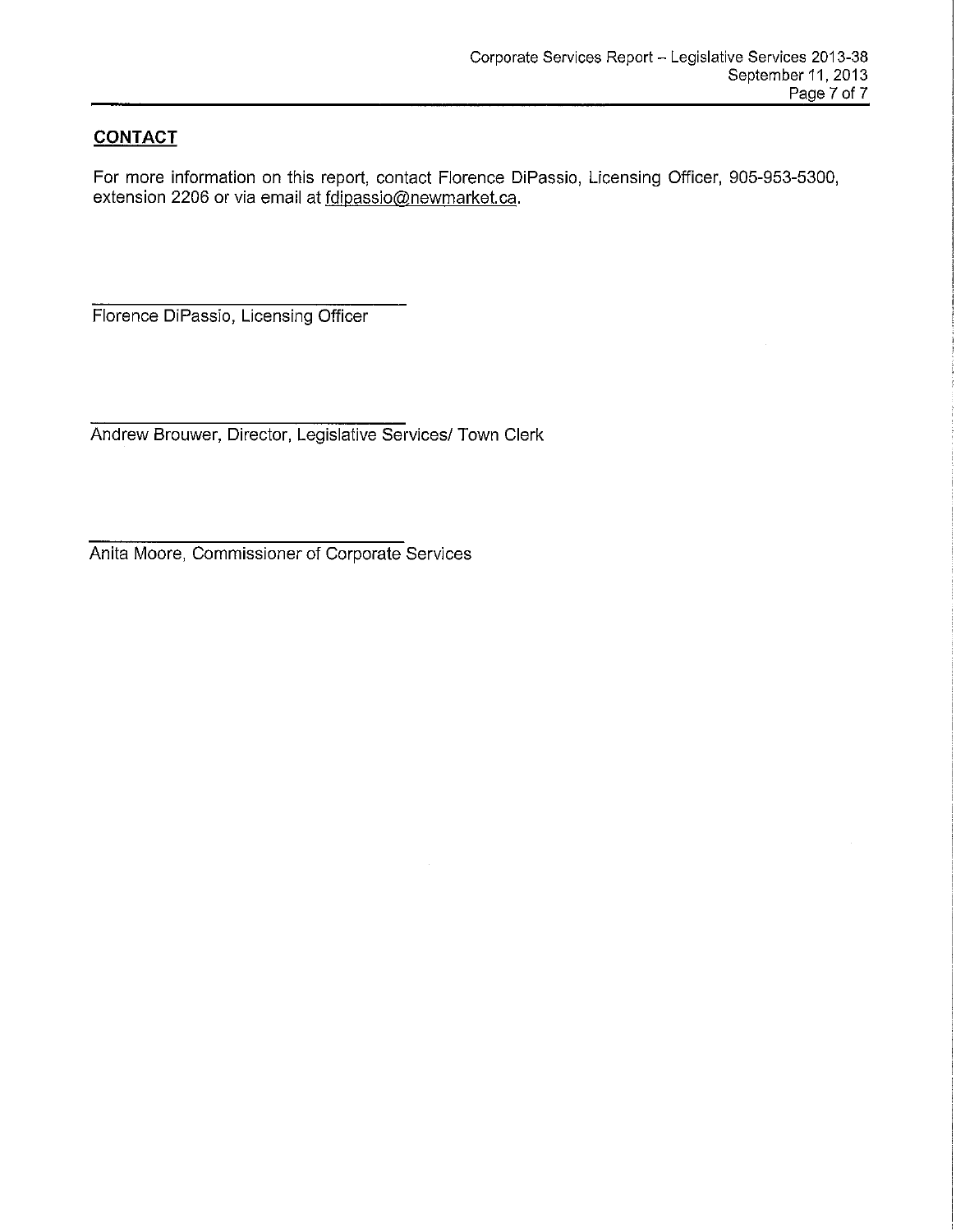Appendix 'C' to Corporate Service – Legislative Services Report 2016-04 regarding Ward 2 Egg Laying Hens Pilot Project.

Hi Florence,

 I'm very excited that Newmarket is planning an urban hen pilot project. I think there is a lot of unfounded fear so actually testing to see what happens is a great idea. I'm a bit disappointed to be a resident of Ward 3 rather than Ward 2...but chances are, I wouldn't get my own hens. I do think that people that want hens should be allowed to have them.

 Backyard hens are a great source of healthy food and we should be encouraging people to eat healthier. They are also an effective way to use organic waste, diverting it from the expensive green bin waste stream.

 One question I had about the proposed rules was the requirement for 4 month old hens. I know where to get chicks but not 4 month old birds...at 4 months you miss the cutest stage if you're involving kids in the activity.

I'm looking forward to hearing about a successful pilot project!

Joan Stonehocker

Hello,

 in residential areas of Newmarket. As a person who grew up raising chicken in an urban Thank you for holding the PIC earlier this week in relation to the proposed trial for raising hens environment I am continually surprised as to why raising chickens in Newmarket is prohibited in the first place. If conducting a trial is the only way that the prohibition may eventually be changed, then I am in support of the trial. My preference however is to amend the bylaw without wasting time and effort on a trial.

At the PIC it was evident that staff had a clear understanding of the benefits and issues associated with raising chicken and provided rational rules that residents would need to follow e.g. limiting the number of hens, pen location on a property, no roosters etc. One further consideration that I did not see at the PIC was the potential for chicken manure washing into local waterways potentially elevating phosphorus levels. For the rare instance where residents are in close proximity to watercourses e.g. yard backs onto a stream, then residents could be required to provide a buffer perhaps a 2-3 meters, between pens and the watercourse.

Cheers,

Ben Longstaff